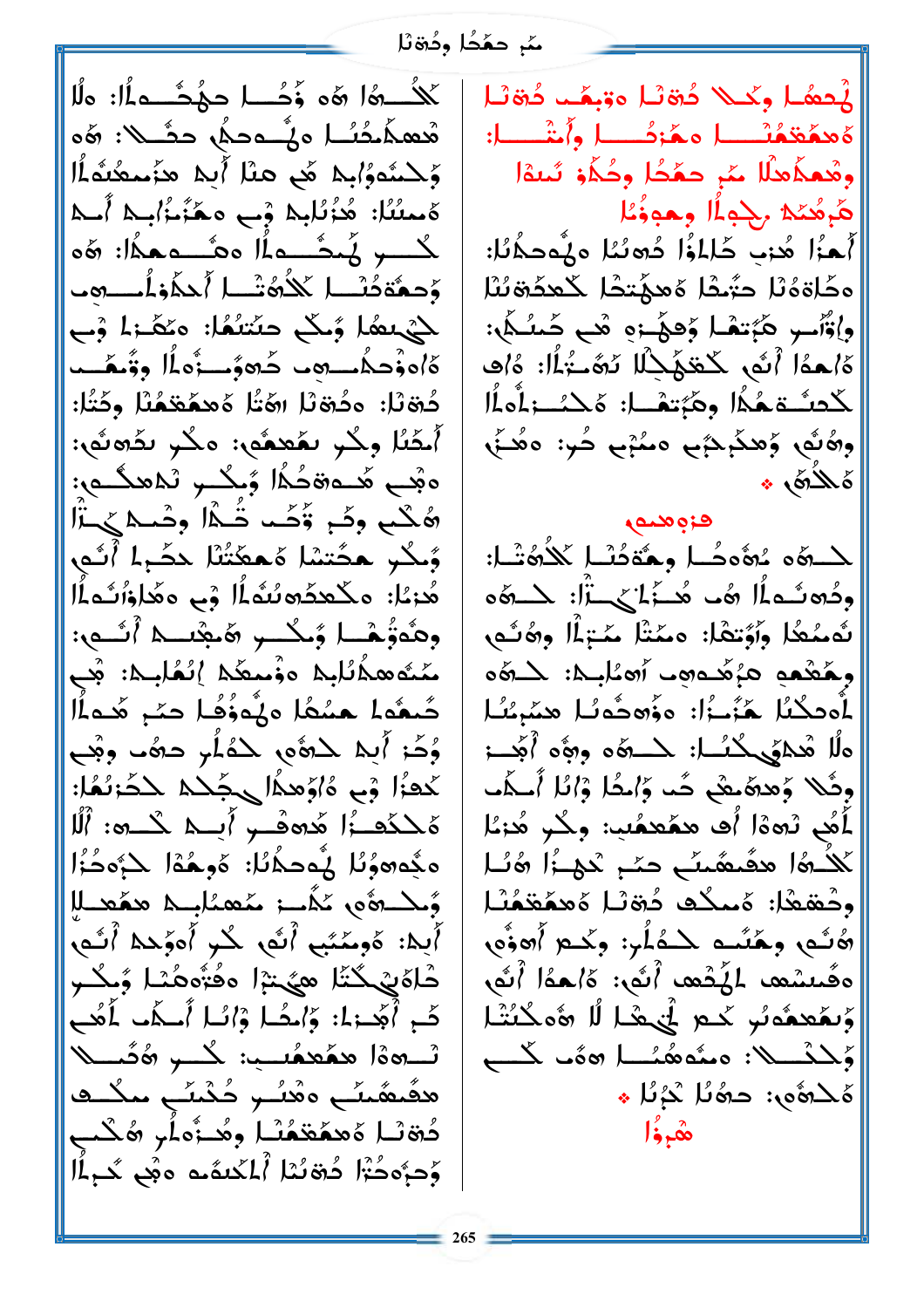لمَدْهِ هُعْـــا وكَعُــــو هَـحَهُتُـــدُا وٌهكُتتُب هُسُــرٍ ۖ حُبُـتكَــــر: أَمتُـــا وهَاوْأَنْا وُلكو هفْحسٌل هُمْزُمْرْهُلِ ەلل مُعمَّامُنَابِه مەھَككىپ: أَمضُا وِكْتُكُمْ لِيَكْتِبُنْ: هَ هُدْهَ أَلْهُ هُتَدْبِ كْلْقْوْنْا وِيْدْهْوْا دَوْوِيْرَا كْلَمْرَوْا هَيْتْالْ ومِّتزِهُ أَا: حضْهِ هُعِبْتُ وَمِحَّرِ هُنْهَا وًىكُو: ەُھمُەھُا ھَە ووُلسُا ھْالمُلُو: ەكُر رُفِّس ڤُەوْكْنُا وِكَانُـْەلَٰا ۖ كَـثَــٰلا حھّــــز: ہ۔اُھنُـــا ھُاھُـــا وُلگــــو وسًىلِكُما: ەَھرُهُمىر ھُىھُىپ ئَكْترُم أَبِهِلًا: وَهُهْكُمْ َوْ مُعُمَّا وَيُحِفَّهُمْ لَحْقَفَهِ مِنْ الْمُرْسَدِ مِنْهُ مَنْ هُدَا وَحَذَوَّتِهُــا مَكْتــلًا هُئِي كَمـــبَ: هَكَتُمَّمُكُمْ هُنَّا هُدْمُوهُ صَّبٍ: هؤُوَٱلْ هَٰذَهُ الْهَ حَدْثَتِهِ ۚ وَهُٰذَهُ مَاسًا ﴾ وَمَا الْهَ حنُّوْه أُمه: كُلِّ هُدْكُمعُّمَّ أَو ذُمْع }نُمُــا: ولًا أُحـــبْ! كُــــ ككَتَـــبْ! ەھُيُّةوٛٳ وُٓٮكُـڔ ەٞڡڬڞۊٮُڷٳ؋ۣٳۊؙڷڛ۩۪ؖ رەڭكرىمىڭ الى ئەشىرى لىناھ ھركىد بْبَ هَبْتَمَــــر مثَمثُنَـــا نَـــــوهُور لْكَمُصَّحَىٰ وَجَهْدَمْ الْجَمَعِ حَدْهِ هُمْ الْمَسْتَخْرَجَةَ وَالْمَسَاءِ وٰٖۡاٰ قَتب: لَا ۖ أَحكُم مَ حَيۡ ِ؎وٖۦاٗا ۖ وِنَـُموَٰٓا لِحَقَّوهُا وُلِحِيوَى هُزِيَا: وتُرَبِّعَهُم حمّمُـا وَّكُــهِ هُابِـهِ: وِّحِسُــ هُــْـــةَى هَٰٓۮهُڡڔ: هۡوِلًا ۖ هَٰٓۮۦۢا اهٗذو ۖ كُــُـر: لَٰا تُعْعَدُونَ وَسُلًا مُخَسَرًا وُاهَٰ حَدُوهُ وَ: وْآخِهِ حَدُّمٍ وِلَا سُبِّي إِنَّا حَدُّمٍ:

وِرُودُا هَنَد: دَبْدٍ خُلْطُا رُونًا عَصًا وَسَّقَاضًا أَيْ هَذَا وَأَنْ الْمَسْتَمَامِ لَلْأَلْفَاءِ هُنَدو هُكْسٍ وْالْجُهُ مِ مُسْمِر ةُاهلَمْكُلُوه مُمكلاً فَتَقْمُدُاْ وِإِوَّٱسِرٍ: ھُكُب وِّحِيَّةُ أُمِ دُهْنُكُمَّا وَمُــْوِ: وۡحدۡھَٮ أَ؎ وۡحمَّىۂُۃتَـا مَحۡحَتۡـَـا حكَّنو: هَ/وْضُبِهِ حَكْرُهِ وَلَّقْعُكُلُهُ مِ هزُهُدر: هُهفُتهُنْا وُٓب هِ هُدَاكُمْفُلْدَا ممكْك فُودَمُنُـا وِنَقْعُـدًا وَهِدَّةَتِعِنْـا رەكە: ھېڭىي ۇجۇھقىئىگا كاھْنىش وُمكْسِرٍ أَهُدِمَابِكُمْ أَمْلَائِكَ مِسْدَةٍ 30\$0: ەْجزُەھْرُوْسا مېڭشا لاڭ مۇمار بَهُمَ مَنْ النَّفَعُ الْكُنَّةُ مَعَيْنَا الْمَحْمَدُ وَقَرَّأ هَفَقَقُدا وِثَلا كَمَنِي لَحْمَتْنَا وُحْدُوُّى هَكْعِدٍ: هُكْبٍ وِحَانِبْمِــهُٯٍ هَٰذِنِــهِ لِكْتُلِ وُحْكِ مِكْتِكْتُوا: مُحْمَدَهُ الْمُحَمَّلِ وهُمعُكُمُ حنَّتُهُ هِمُمحُلٌ وَمُكْثُرًا وَقِبَ وذُكم: عرُبُ وَكِي وَٱوكُنُوهِيَّمَــا: هُدَحَمُنُا ومُنَةَضًا وَوُسَهُقَّا: ﴿ كُلْب وَسِكْفُتْهُمْ كَبِلًا هُبُنْ الْمُسْمَّا مِقْتِهَا كُم: ەَسْكُكْ ئَىلا وَحَنَرِهِ ثَمِنَ حَصَٰلَة وٰۡٓاهَٰ؎ۡٮ ۚ اۡ اُسُـٰہ اللّٰہ عَامُـٰہ اللّٰہ عَامِیہِ ﴾: هْلْمُحْد أْشِّي مُمَّد; فْالْمَلِكَ: هكَّب همّتلًا كَحرّت لّمها أسر وهُـهْا وُأَوْهَا كَرُّوْدُنُوا وُلِكْتَرَةُ مِنْ تَقْعَلُوا: حثَلا هُلا هُحثَكِّاضٌ أَهُمِلُلِهِ: كَمِ همّةا أبِهِ كُبٍّ أَتُثْهَا هَزَّتْوا هـرُم مُفَعِـمُ وَبْبِ مُحْمُـا: هَبْبِ مَتْـَا أَحِبُتْهِا: ﴿ وَمِنَّ هُوَ أَسْرَاءُ أَحْسَمُ ا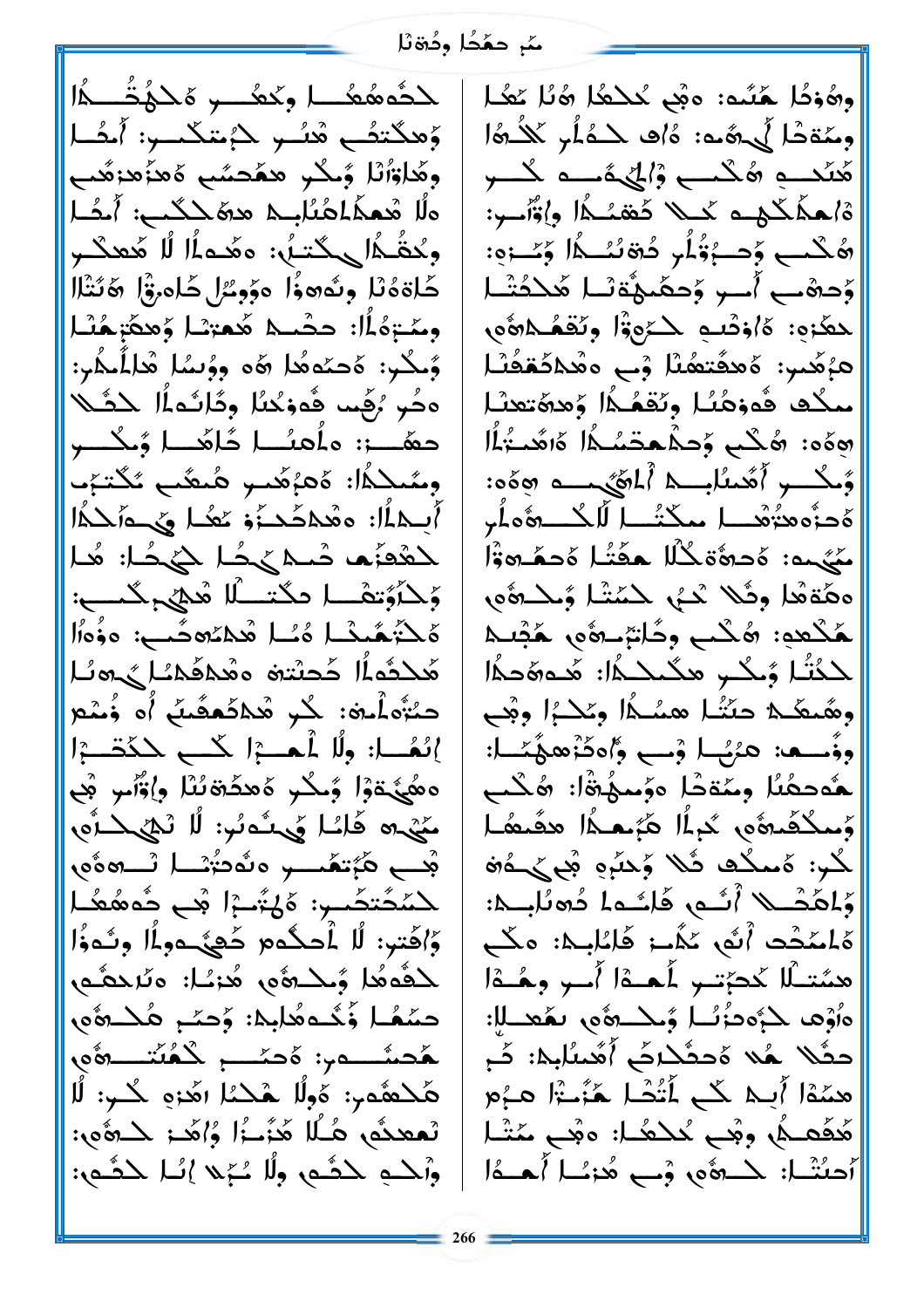فَعزهُما همُعهمُنُا وهُهُده وَ هُبْتُ كَمِمْتُ هُـــهِ: هَفُــِيبَ وُمِنْيَــهِ هُـــكَ كَنُبْزَا ݣَاقْ هِمْ شَـْرَهَ: أُونَـُـْتْ شُـْرَهْ وَمُرْ كْمِلًا دُةَنْسِرٍ وُبْيُمِنَّبٍ هُمشُمْلًا: رەۋەلمۇرى بىرلەق ئەنبەت ئەۋ هُزِمًا: ﴿ مُمْنُوبٌ وَهِهُضُمْ لِأَحْقُدِهِ ذُكُما وهُبِعْدُوْا هَاهُبِم أَبْدِ قَبِ مدَّىُلا: وِنَـدوِّى لِكَهَنْـدَـدُلِن: شَـمَـل ەّحث**ك**اك \* هُوهُا هُرِهُمُا وِكُلْمُا قَزْوِهِمْوَ لمستَه مترجمُنًا ودُنقلا هُمحَمَحِدْنُنَا وضَّـوه ُ الصَّـرة وَ مَحْــدَ مِنْ مَــدَّة مِنْ مَــدَّة مَــدَّة مَــدَّة مَــدَّة مَــدَّة مَــد كَعْتُوْلَا: هَا هِكْنِي أَلْفٍ كَمِلا ضُمِكَ مِلْآهِ: وَبِفَجْهَمٍ جَدَاؤُهِ كَعِبَتِهَا وَمُعِفَّخ كْتُمْ هَنَّسْ أَنَّمِ لِمُسْأَمَّةٍ وَلَٰكُمْ وَمِنْ حشُهوزًا وِفُزْهِ فُه: وِكْلَه عُلًّا ﴾ ھىمَسْا كَلَّاهُا وَّىكَى: 6% تَّىعتُدەنْدا وَّهزُوْا: ۞ه ههَبِهُنُا وِوَّمَعُب دُوَّنَالِ هَيْتُمْسا: 6ه وَ} كَمُلْكُمْ دُه تُــه؛ هنَصَّۃِ أَا ۖ حَكَّعُـا وُحكَـبِ هِ هَذَا عَمَلَـا: ەھْركٖتْـا ەكْـىگْتْـا ەھْدەۋُنْـا وكْـرِلُمْا وَكْبِ هَزْمِهِكُمْ مَّصْدُمْ أَتَّـمٍ: ةلمغللسة وكعبؤمم مئموهم أَلْمَــكَمثْه أَشَــهِــهِ مَا مَشْتَدَةُ أَلْمَــدَةُ أَلْ وكْحِبْزًا وُحكْسٍ حُلَّتِنِصِيهُمِ حَكْمَصِيهِ: هُ/ڤ هُةَدُنْــا هِعَّتُنْــا هَوُهُـــه قُب بُعْطَطْ حَمْدُهِ، هُضْعا: وصُّابَتْنِمُوهُ، حكْسِمْ خَرَضَ آصَّے لِكَمَّـةَ أَلَّا هُنَّـم همّسكقًا: ممّتهْا وؤُي ألا بْم

وَحْدَثُ لَلا وهُبِعْيَدَوْۤا ۚ كَلاُهُ تِبَا بِجَبْتَ ا وَلَىٰ الْمَسْكَمِرْدَهُمْ الْمَسْتَمْعَةِ مَسْدَهْرِ هُهعَكِهِ: لَا لَمُسْهَوِ لِكَمْتِنَا وُحِكِمُّو هُزِمًا حَضْحُمًا مِئْدَوُّى هَتْبًا: وِكْتُو هُدْمًا هُكْمُ حُلَابِكَ هَٰاهُمْعُلِكَ مَسَلَّتَ: ەَحىــُــە∞ۈُا وەھمىدىك مال وحُــــو آروە: هُدهُبِ أُسِرٍ وِحَاتِعُعْـا حكْىكْـةُلُّا ـْمَـْجَىْ: لَا أَ}َهَـْدِ وَحَقِدُ أَوْ هَٰذَا مَّزَّمْـــٰٓرَا لَٰٓابَڹۢتُا وٖٞٮۮ۞۫ؠ؋ٚٮۮڡۣٞڋا هُوهُا وٞٮڬ۠ڔ هَّبُسُمَا أَمِّننب مِعْعُقِبٍ: لَٰا لِمُؤْشَىلا رەۋەك ۋالْمِرتْ الشْهْدا ھۇي قىھەر وخَاهْدِفُمُّا هَٰٓيْتِمُّمُّا وِهَٰٓدِمُنَا وُحَكَّـدٍ وَوَّصِحِ: ٱلْمَا أُوسُــب لِــــوَّى وَارْوِهُــا وَّىكُو: أَهزُا أَنَّه كَاةَهُ لَا هُمَّتَـٰأَكَـٰا: رَهُ حَدِيَّةٍ هُـزْمًا وَفَزْهِ هُمَاجِـدٍ هُولًا وْالمَّمْعَدِ حَمْنُهُا وُحكْسٍ هَيُعْمَلُا: كُمْ وِبْمِ دُلَّاوْرُهِ، هُمْنُمْ أَهْدُا لِحَقْبَنُكُمْ وِدُوْنَهُمْ اللَّهَ تُسْلَدُ وَهَاوَأَنْهَا لمؤْسِيِّبِ هُوصِيُسا: وَحِكَسِيلًا هُب أَه; هَكْعُمْهُ! هَكْذُلا يُضْعِفُ أَنُفٍ: هَجْعَجْدُ وَالْمُ الْمُسْمَدِهِ مُمْتَحَدُ وُهِوْمغْهُومُا وُكْسِ هِفَقْنُا هَلَّا هُدهِكُوْنُسُلُ أَحِدُّا أَنَّـهِ: وَلَمُّنَّـعِ مِنَّـعٍ ەۋىئە ىكىۋە ەڭگىس گىر ئەۋەتل بِمِكْمِيةً وَاسْتَكْتُمْتَدَةً وَاسْتَكْتُمْتَ وَاسْتَكْتَبَهِرَ هُدَمَنَا وَأُوَمُدًا وَلَادُورِ وَكَذُومُب هُدُهُا: هُهُمْ \* **~ حي-ُ ا**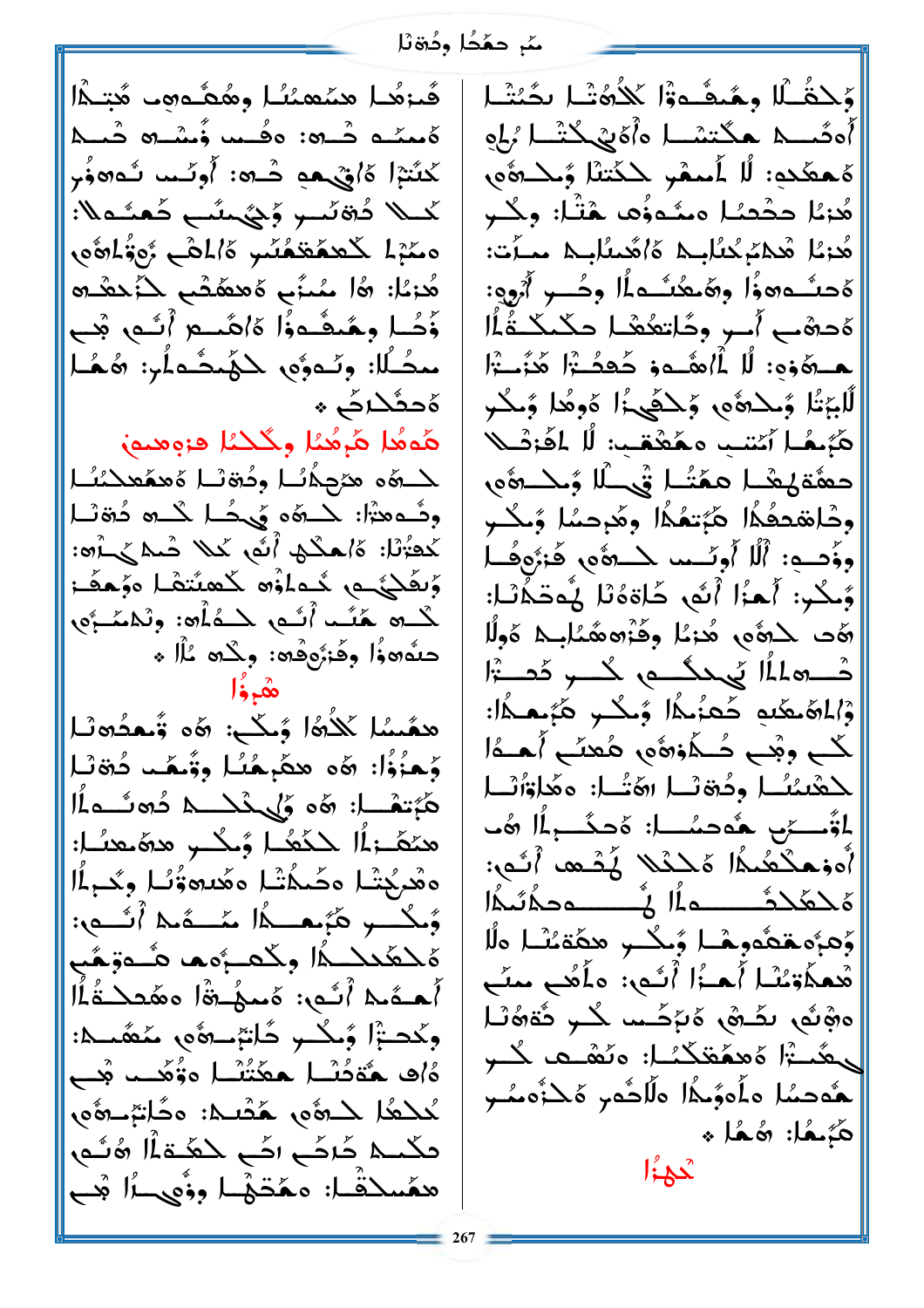دُه نُسمًا نْرِيَّحِــدُّى قُبِعَْـــهُى: کَــِ همّحاْت أب1 حــرهٔ من حَمزُسًا وقب مَتْـٰا هُكْمے ثْبِي حْدُّدْسَا وِوّْْمِسْـا كُتعُكُا: مكَّى هَـدْهُم هَضْـ سُسكُا هُ وَٱههُمُووُكُمْ كَخُصَّةٍ وَجِئْتُـــو: حهُمصُــه أَا وُمكْــــو هُــــتَى تَعْــــه\ا ھكَسُلُ: ەۆُاھُـەر ەُوۋەسُــر ھەُمگا  $\frac{1}{2}$ 

هُوهُا وُلْمُو وِكْكُمُ فَوَهِمُوْ لمستَهْهِ وَحَدُّده مِنْزًا حَمَدُهُــا: وقُبِـــو همّغْهُنْسا وبُّدوُا لِمُود هُمكَهُمس ەقىداكىتىگى: ۇاق ھۇمھىملە ۋىس حنّتنُمُا كَعَبّْنَا أَهَّــم دُةتْا هَقُـمًــ دُة ٱلْمَالِكُمُعْمِدَةُ مِنْهُمْ وَمَعْهُمْ أَتَّسَمَعُ حمَّةكُنْا كَلَاهُتْا: رُجْم أَنَّى حمَّـهِـَّةْا قُەممُنُنْا ونْمْكُمْ مْهْهُمُمْا كْكُفْرُهِ: ەبكى ھۇسىسا مۇھئىگىل لَّاكُلُّةُه أَلَّهَ: وَضَٰيْدُوْ وَّمِنُا وِهَٰدِهِ أَلَّ لحدةُ مِنْ مُنْتَارِ أَحِنُتْنَا وُتَمَّحَكُمْ وَ هْـرًا وهُمــع كَــلا هُــْــوهُ، هُـمُـة لَمَا: ەْسَمْتُــــە كَمَتْــــا ھگتخْــــا ەلْل هُ**م**كَّاوْمُنْا: ەْىكَھ**ىڤى كْب**ْ ھِجَّاْ الْمُمَّا هعَمْنُــــدُا وْحشْـــا لَا هُوحْنُشْـــا ەُھھَتَـــُلا: أَمثَنـُــا وُاھ مىنّــى ۖ ضَــو همُعكَمنٌ هُم وَۚ٥دَ ٱللَّهُۥ لَعلاهُ ا وِلْمَاضَـــزُرِ ضَرِبِّـــةُ اهْي: هِلْتَفَـــت گەوؤُنُّا بْكِيْ كَتْرَهُمْسَامْتَى: مِنْدَهُمْنَا 

هَٰزِيُدِهُا وُجِيْدٍ دُهِ نُسِمًا: کَبِ حَثَیْلا هُوهُ وَأُومُهُمْ وَأَوْهُمُ أَمَّسِيمُ أَنَّفِي: هُ/فَعِصِـــِهِ حَكْلَاحُتــــو هَبُتِمْـــا: وُ/ف لِحَدَّهُكُبِ أَحِيرًا أَسِرٍ أَقْدِقَاهُمِمَهِ هُ وَكَمَلاً أَحُمْهِ أُوُمْ أَلْمُهَاوَٰٓاً : وَبَنِي كَعْزًا أَبِيهِ مُحْكَمَةُ أَرْهِقُوبِ: وَبُنِي هُوْدًا أَهْلَالُه هَا احكْمِ فَوهُما هَوَ هَــدُو هُــُلَا: هَـمــزْهـ أَحُوجُــا مــلا نْتَعُـدًا: ٱللهُـدْمَـّے مْنُـرٖ مُنْسًا وُاِف لِحْمُكُم دُةِنَا كُحرّْا وُلِكُو وُلِعُجِمْ لحَــدُاُر: واُلِعَــدْا أَنـّـمِ لِحَمَّةِحِسْــا هدُّةهُنـَـا هُـَــمُـــهِـدَا وِلًا هُدْوِّوْمُــبِ لَهْــْ يُحْمَى الْــــــــمُّلَا دُه سُــْـــــمُّا هِ هَٰلَاحُتُـٰہُ لَـٰ نَمْمَــرُى: هِ هَد ــدهُمِ مىڭــــدە ھكەنىئــــەلا وۋدىمتــــــو: دُّەھُعُدا وكُد هُبَّتمُسِ ەُدىھُەۋكُلُّا وهُنْدهِ هزُهُسرِ لَنَدْوُونَ: هُمَهُتَشَا مَّـــهُا أَنَّـــمِ كَدِنُهِـمُـــا وِهَٰلَاتَـْــا ەۆدئتىنگىل: ئىب ئىپىنگىپ كىس لْكَحْتْزَا وُبْعَمْحِهِ كُعْرِ وْحِنْجَاهْبِ لْحُسِ وَّْعِجُدُونَا وَعِزُوًّا هِمَّىنَا: وَقَرَا أَنَّم بْبِي شَــلا عُقُــدُا ممّقْـا مفَنــُـملُا: وُمكْسِر: ەڭمىھ كْلاھي، ھەھ وُسىھ في دوا هكىسُكُما بۇيلىگى أَهْ يَزْهَدْهُ وَمَا وَ حَدِهِمْ مَنْ مَهْلُ وَ هُوَ مَنْ أَحْسَنَ وَّحِعُكَ حَقُّلًا وِحُوصُكَ تَرْجَعُتِي: ەڭم ھگتشا بۇچشە: ەڭم ئۇق أَاهْلِكُمْ لَلْمُعَارُونَ: وَشَاهِدِكُمْ اللَّهُ عَامَدَ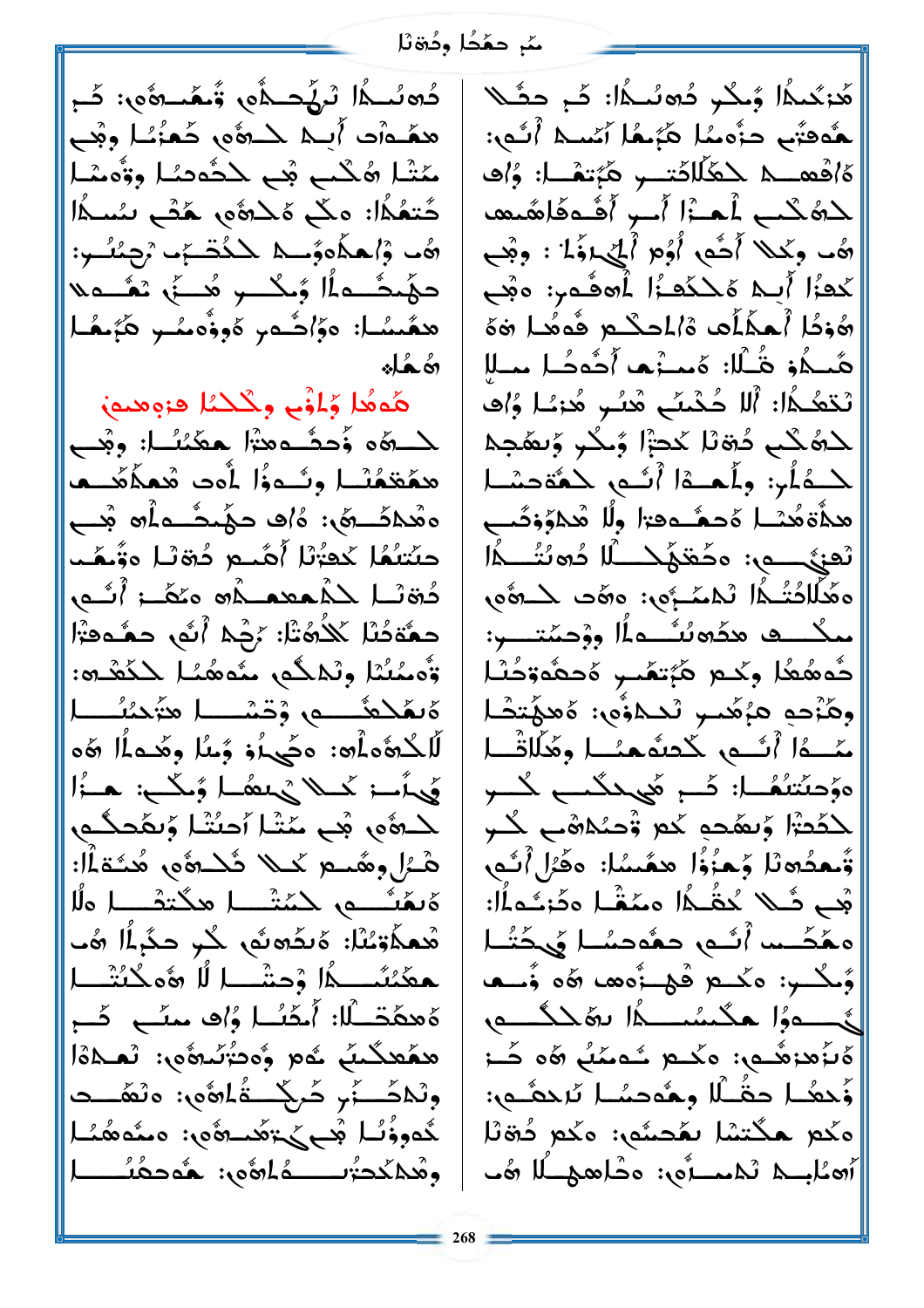مِلْلِكَمِلْا كَعْصِرْهُمْ لِحَدُّشُمْ أَهَةُنَا لِمُوصَدُكَـا: أَمكُــا ونَقْعُــدًا وهَٰاقِٱنْــا لْقُمِّعِ هُوَجِبًا وَقُبِّمَتْ ذُرَّةَ لَا مَعَمَّتُا همُنقُ: ثَمِ هُدُوئَة أَبِيدُ كَفُوكُنَّ أهعمعاً وُلِحْدَةً وَلَمْتٍ: وَالْمَادَوُكُمْ همّْبِنُنَا وُسَلَّحْوَى: هَعْرُسُلِيهِ لَمِعْوَى هَمَّكُمْ أَبِهِ: مِكْفٍ هَٰةَهْا هُرِجِّةُ أَا وُهزُهُس كَاهُ بَهْ: أَس وهُعَكَــْتَ مَمْتُــُلَّا وَحِبُنًا وَٰٓىٰٓگَے ۖ أَمِنُوَضًا: ۞ ۞ كَد۞ُور مَبْرٌه أَل هجُّه هُمعُل هُه و}وُّأنُابِه حقَّه!: أُف كُعكُروُنُـماُ الله صُحاً وَجَــمَابُ: سكــد وْحْسْــا مْمُوَحْنْــا وْهــوْمْ هُدِحسًا وُحكْسٍ هِعَمَّتُـا كَتَقْعُـدَاهُ) أَهزَّا: هَكُمْ تَرْتِهْدَا وِلْمُعَى بَهْنُوبٍ: كُمِّ هُههُب هُوجسًا وأُووُسِهُا: كُبِّر ههَضَم حَجَّهُ لِكَلَاصًا وَحَضَّرَاً هُ أُهوَ هَكْعُمِـــدًا: هَدَّـــهِ دَزَّابِهِ وَْسِبِ حثَقفْمِـــة: أُهَّـــهِ وَحدٌمـــ أُبِـــهِ ﻼھٛڡۂ؇ ܠھٗٳۊ*ٲ*ٮٝٳ ٚڴؗۯۄ۠*ؾٛ*ٳۥ۬ۦڝؙ*ؾ۠*ٳ هِدَّةَهُدًا هِمَّئِتُهَا: ,ضُّ هُضُــلا أَه هُذِيَـا: هكْرِكْــةُلُمْ وُجْبَ مَوْشًا كْحَبِّتْبِ وَسَكْفُتْوَى وَالْمُلْبِطْ هَٰحُكا: ەڭسە ھۇشىم ھۆتشىل ەۋەۋكتىل حعَّاوْاُنْا هَٰٓءَتقَا ۦأَ٥ت نْدَائَسْئَمِ: ضَ لحثَــلا يُـمحْـطُــا معْمعُصا مثَملهُــا وَّامَعُ وِجْهِ دِجْهِ, اْلْمَلْهُمُ هَنْكُمْ أَبِــــــمْ هَمْزُنْــــــا: أُفْ حَهْمَدُّــــــه أُل همّعمْنٌكُمْ وَحِلّوٌّا هُرِبْقُط هُوَ اللَّهِ وكَدّْنِهِ عَزْهُبِ معمَّىلًا: دَكْرٍ وُحَبَّابِـــــا

وهَمحكةُ اهُمٍ ثَمِ هُـزهُمٍ: حَمَّلًا **گ**رُنُا ۽ هْمِ وُ لْمُدَهُ أَهُمْ وَّدًا هَاهُمُ وَهُ أَهْلِهِ مَنْ مَاهَمَهُ حثَىٰ\: وَقُسْعَتُهُ لَا وُسْؤُواً: 60 وُحِبًا لْمُحُــا هوْحِسُــا هِمُعْمَّتُـا: وُحرْحِسُــا وَهِيهُ هُذِهِ حَكْمَةٍ مِعْصَكَ لِلْحُرُهِ بِثْمَالًا وُكْبِ كَرِلْمُكُمْ!: ەُحكَــەلْمَ هُدَخْــر مَنْتَــا: ەدَّھىُعىـــدُه فُزُّەھُمـــدُّا: ەخَلّْتَبْسًا وَحِكْتِسْها وُحْدُدُ هَٰٓئِتُفْهَا لحَمَّةَكُنْبَا وِكُلَّهُ كَالٌ لَيَحْكُنْ أَيْكُنَا ا وَحِسَرٍ لَمُحَـدِاْهِ هِجَرِهُنَـداً وِهْنُـة ھُ وَكَمِيْدِهُمْ كُمْسِيْنَ أَبْنَا هُوَ شَمْعٍ لمَدْءهڤيه وهُداْ ابْهِ هُدى: هَهُه كُحداً لِكُمْدِ مُحْمَدًا أَلَّا أُحِبِ هُنْدَاً لِكْتِثَى لْكَسِفْت: مِمْسِكًا وَوُهِشُماً وَكَــدُا مِّتْتَا هَزْتْزَا مُحَدَّرًا نَــ20\$ لِهِ مَنْ إِنَّ اللَّهُ لَهُ مَنْ اللَّهُ مَنْ اللَّهُ مَنْ اللَّهُ مَنْ اللَّهُ وأُووَّــكَ مفككــه المعمــدُا دُەنُـــدًا ھەَزمَّىبَ: مىب مَهُتْــا هُحَبُّهُ ۚ كَحبُّ ۖ وُحكُو: هُنُّو وُحَفُّصًا وأحجمهُ الدُّهرُ أَحِدَّمَكَ فَ الْ هُــةَمنّ: ثَــ, شَدْثَعقَمنّـح لـنْمحَــدُ إِنُعُـٰٓءلَٰڔٖ ۙێڎؗۿٮۮًا: و۪ۡٮۡـٰذَتٖٛاۤ وَّٖىـٰـُــڔ وهَنْعدا هَـه أَعدا أَنَـه حدَّـهعداً وِدُهِ شَمْأًا كَلَاهُ حَادًا: هَهُمْ لَا كَلَّكُمْ إِلَٰمًا وهُــولَمَا هُو وضَــرُوْ وُسُــا هكْـب هَٰهُم: وَٰاهَٰشًا لِمَنْقَمُهُ، وَمَٰ هَٰلَاتُــا همّتنْــا وهُبّتمْــا: وأُهــزَمب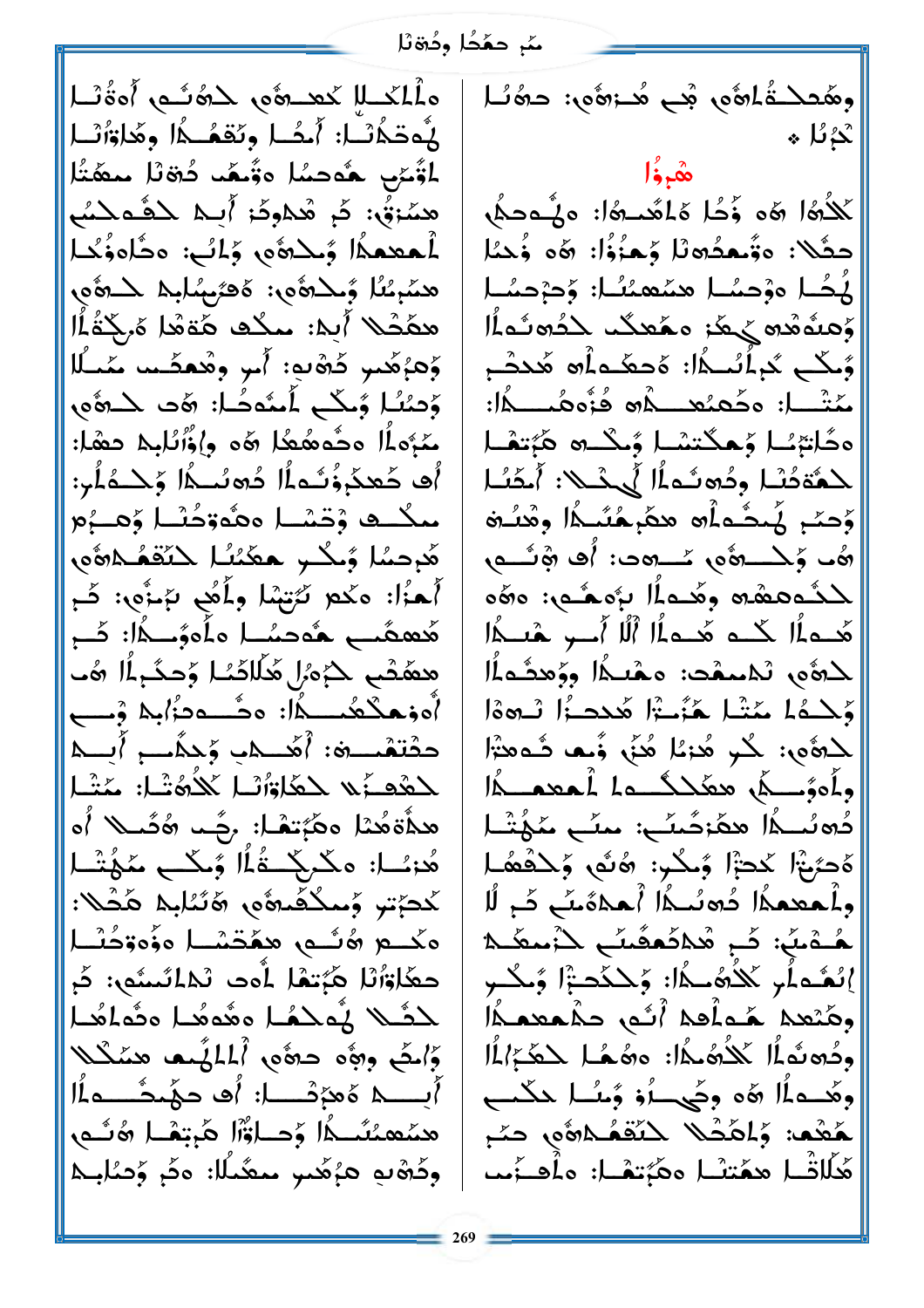هُعِكْلِمَدْتُمِلًا وِذَّــِ فُــِمِهِمْ يُــِمِهِمْ فَي هُنُا أَحَدُّا وِحْه أَهوْهم كُم بِفَكْبٌ: هَكْتُهُا هُو هِيْبَٰنُا وِهُداْ هُنْسَٰزًا لِخْعنَى: مكْسِحُلًا وَحِكَحـزًا كَـٰكـَـٰـَ: هُحِنْعَضًا وِهُــولًا عُدْلًا ٱٰلمَّوْكَـٰكَـــع كَالْمُبْكَ نُبْرُهِ هُمْنَا كُمْ كَبْرُنَا أَيْكُب: الْمَرِيْسةِهِ لِـمْمْمَا لِمُكْرِهِ الْمَثْمُّا الْأَ لْكُو هُٰزِمًا هِكَٰزِهُمِّيْ: هُ/َ كَيْٰمِعْكَـا وَّىكْـــو ھەنقەشـــا ھُتَـــە وَعىنُنْــو ھقُىھُىبُ: ٱَهۡكُمۡبِ وِوُسُـٰا هُكُـٰھُـٰمَآٰـُر وِلَمُاْلَا: هُومُمَكُماْلِ يَ بِحُزُّه اُل وَّمكُـو كَــلا شُوْهمُــٰا وِئُـووُّا ۖ لِأَبِنُـا وَّحُــاً مُكاحُـا: أَبِـكَ هُـْ:مُـا وْبِ مُــْهُد أَبِـكَ فُوفُكْك لِكْكْنُــــم حَمَّاتُـــولُّا ەكْدۇْسىرُەلُا: لُا لمَمْسْـد دۇملُـــو ِ لِكَحَزْا ۖ مِنۡتَسُلًا ۖ هَ مَحۡةَ نُنۡا ۖ وَ مُحِزُّه لَٰٓ بِ: لًا وَّـُــٰٓٓٓٓٓٓٓا حسْعُوكُــا لْـهمـــأَى: إِنُغُــا وَحِدَهُيَ شَــال حمَّـــــه¤حَدُّا وِوْهِ مُــــا أَحدُوهِ: هُ/َك شَبَحدُا وقِي سُعِعدُم كَعِيْدوِلُمْ اهُبْ وِحْمَدْهْكُنْدُا لِحَقْةَهْدَا وُحعَـُــةوهُــرِ هُزُــهُابِــــه ٱلمحْزُهــــهِ هْ الْمَكْمَةِ: لَا لَمُوهُم حزْلَمْا وَيُحِفِّذَاهُ لِلْكُمُتْـا وُ∞هُ٥ نُعْقهْـا خَرْهُنــُ;اُّا ووْهشا هَبُسُا: لَا حيْ؎ لَمسَّفْ| بِكُماً أَشْتُمُه لِرَسَّنِهِ النَّقْ رِمْرِضَ وكُمزُابِكُمْ هُدِسُدِ وَكُتِكْدُهُ ا ەكَاتعُغْسًا ەْدَىْشْكْا ەۋْھىمْسْدَا لَّهُ كُلُّــهُ مَنْ \$ هَٰذِهِ هَٰذِهُ مِنْ الْإِنْ مِنْ الْإِ

وكَتُا هُولًا هُدم هزُم وَّحَدلُّ حمّدهُا. إمتُنُها لمددُّه، همَّسع أبدا: كَسع هَبَّتمْهِ مِمْكُدةُ أَلَّهُ هُدَّى حَقَّتُهِ ا ىمّحىُس ەۋشى ككب: ەھَاتېسو ەڭھُب لاَھُـەر ەَݣْزُەمْب ھَرْمْدَا: وكأهاه فزوهمه ورجزا لِهُه هُزُا وِسُكُّةُ أُا حَكِّتُهْ!: وُرِجًا وَبُدِ أَوْجُنَا بِمُبْعِ كُلُّ هُ جَيْدًا فَيَحْشَيْنَا وَجْدَهِ }وُّائْدُا: ﴿ هُوَ مِدَوِيتُهُ وَوَكُلٍّ وَدُوَّيْهِ! وبْبِ كَعْبُرْسَا ومُذَبَّ هُـــع مَعْمَعْهُـَـا هزُهُدوهِ ذَرْ كَلْمَهُمْ إِزَّالَ حَقَّتُنَا وَبُّنَتِ وَمَمْسُلٍ يَجْمِدُوا مِنْ الْمُحْصَرِ وَالْمُمْلَامِنَا وَالْمُمْلَامَةِ حْرْجِئْنُه يُحَا: وكْله عْلَاء ۿ؞ۏؙٳ هُٰذًا وِثَلا نُتَمْا وَُّومُنْهَا وَهُوَكُنُتَا: كَعمَدُ مَالَمَ السَّلَمِينَ مِنْ الْمَعْمَلِ أَحِكُموم حَجُدَ مَا وَا وَحَزْمِيهَا مَنْ الْمَرْجَعَةَ }نُمُّــه أَنه وَحْـــهُ لَٰى كَعِبُّوْبِ مِعْتُبِ ة/هُمـــتُو صبق هُشَـــا هَيْ ُنُسْــا: هُكُمْعِعِمِكْمَا وِإِوَّاٰمِبِ ۚ كَلاُهُ شَــا ەھَددېّت مەتْل كے كْخْھىما: ھُرَّىم وَهِنَفْسٍ وَهَو قَبِي لَمْيَهْمَا كَكُنْمَا: ءبْدِ لِمُتَـٰهَا هَٰكَلاَحُتْا وِنُووُّا هُووُّەممُــا: ةَأْهَيْتُلْبِطْ حَجَّى وَيَقْعُفْ فَقْبِطْ كُلْحِ ەكسىم ئىسسى مئېئابىسىم ۋاپسىسى ەھْدْفُي شى ھَلاتْا وكىم بىرشىۋە: ەڭبو ئىما أَيَزْتْدْۋە بْلَمْشُمْ: كَبْر هْدَوِّسْتَ أَبِيا حَقَّوَتُهَا لِمُكَنفُّطَ: حَبْر هُـــــــه أَا وَحدُـــــــز هُممْ نُـــــــا: ولُا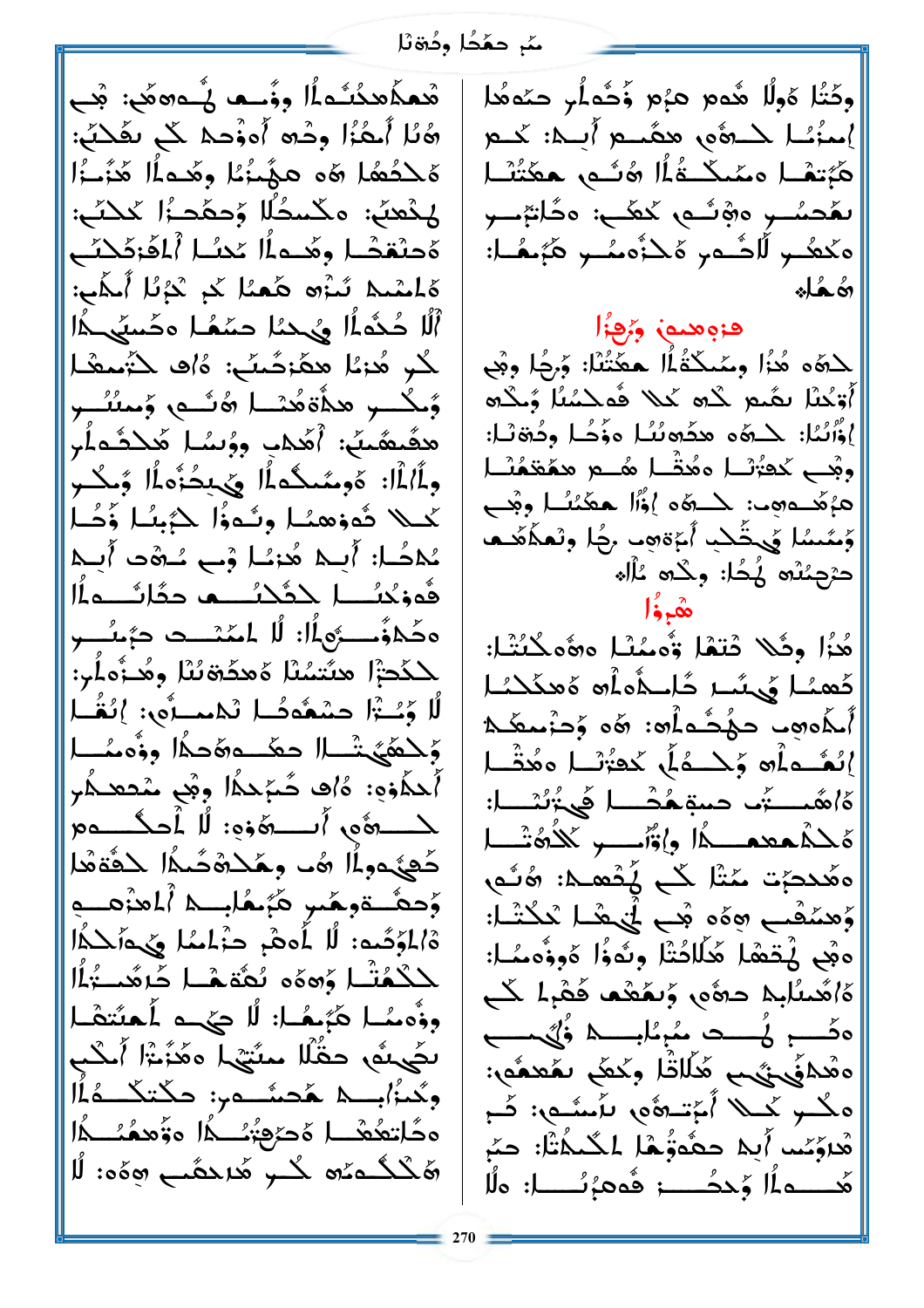ݽ ﺣﻤّﺤُﺎ ﻭﺣُﯟﺛّﺎ

هُزئـا لَكُـهُا وَُهـزُم حَزَيْبِ مَكْحُـمَاٰرِ وُهِــدًا هَهٰزَعْهِــدًا: ۖ حَـثَـهِــوَى أَحَوَّتَــحِ ەُ مِنْدَسَى وَقُصُبُ قُومِمُنُسْطِ: وَحِرَّوهُـــَبْرَا دُه نُتْـا أَهمْؤُـــه فْبَ مَنْـْـا هُكْـــو كُمْؤُسِرُها هُوصُباً: هُمكُــُ وهُزْصَــهِ لْحَمِ قَىٰتِهُا وِمُدَهُمْكَنَتِهُ، هِ أَحْقَحُكُلُهُ، رەۋىتقىۋىمى ئەۋەتت ھەك ئەھكىك نْعِكْحِمَّمِ ونْعِكْمَا كَفْعُمَا وِدُقَالَ اهْتُا: ەڭھەۋە يېڭت لگو جۇمشا ەلمۇگەا: ولأحثوج حمولاُ مُحل أُهْرُمِ هُـزم حُدُّة لُمـو حَقَلاَتُـه أُو: معكُمْلِ أَلَى حفَعَتِمُّا وهُبَّتَمَّىنِ: أَهوُّا أَلَّهُ أَةَهُلَا يُعْجَلُهُ وَسَرْقَهُمْ وَسَلَّمَتُ مَنْهُ مِنْهَا أَنَّــم حـــهُـــ يُــــمُّا وَحَــــمَّا وَهدَهمْتُمَـــر أَىضُلَا وُسبٌ وَوْنُــمٍ ۖ لَمُحبِ حـنُــاحُــا لَٰا ھُەڭنُدًا: نَھُڡ كُرِ ھُەھسُل ەلَّەوَّىدًا:  $\bullet$   $\uparrow$   $\bullet$   $\circ$ فزوهمه والمكالمعب الْمَشْمَا النُعْارِ الْـهْعَرِيّ النَّالْمِنْمَهِ مقْسَكَ ەڭھۇئـا: ۆخھَتـْھْا وقْدَوُوْمُحب خَسْحُـلًا همَّىـــمْ ولَّا محكُـــلا: هَـحكَـيـــثْرَا وَحكَــــم كَادَرُنَـا هنَّسْع حَمُّوحِسًا: وفُـزَيْد وْب حدًانُه أَا حدَىٰ\ إنْم أُسر وهُــةا حبَّـنُـا لمؤْمُرا وَحُمْزُوْا: وِكْلُهِ يَقْيَمِهِ وَلَمْأَهُمْهِ: حِبْهِ۞وُنُـا وِكَحـَمْۊهِٮ دُ۞تُنْـا: وِنَعَــةَا أُنَّـمٍ كِنُوهُمُـا وِمُقصَّا: هَكْعُوصُـا وَفَحْماُہ: يُحُـا وِحْـہ نَـٰهوَـٰ: ہـْـہ ىمَّكْسى: حەمُلُّا كَبُرُلُّا \* ھىمَسَا كَلَّاهُا وَّىكَ ۞ه وَّىعدُه لَـا وِّهِـــزُوُّا: ٥مُداِـكِـ2مُ نُــا أُڢ مِحَمِّ هُنُــا

لمَفْتَ أَنَّه حَنَّوزًا هُ- وَحَكُكُــم: لًا ﺎﻫَﻨْືَڡ ﻣْﺪﻩﻩٞ؈ ܠهُٮمُۏُۢا ۏ۫ۛڡٮؙنُـٰـا حَمْ حَثُمًّا ذَّحَمًّا مَاْتِتُمًّا: لًا لِّمَعْبِ دْئِمْسًا وِلْمُنْسَا حَكْتِنْسَا وَسَدَّب لِمُعَدُّوا الْمُتَبَّضِ وَالْمُنْقَالِ اللَّهُ وَالْمَعْلَى اللَّهَ وَالْمَعْلَى هلَاهُم نُمْكَعَتُو: لَّا يَوْهُو كَحِلا النَّمَوُّا }نُقُـا وَحعَدٍحمَّتـبِ هَزَتقَـا مرَّحكَـب هِهَهِ: لَا لَمَحْسَبِ هِنُسُمَا لِكِنُسُوذًا هَكُلُوكُمْ كَفَيْ: وَهشَكُا وَفَيْءُ هُبُمُــا بعُمـــو: لا نَـــوهُو أُحمَّمَّةُ مِمَمَّتْ لِكَبِّرِ أَل وحُــوثَرَا وحُمعَكُسًا أُمكْسب وُحِنْدْهُسِـدْهُور وَّحثَهر: ٥كَاهُنتُلُر هُبُتقَا وَهزهُمر: أُهلُت أُكُتب كُتلا كَعُنا وُبكُت: ٱلْل مثَمز حدَّى هُزْمًا حَتَّمْمَعَّمَى هَجَدَّمَ ەھَــْزَدْ أَئـُـمْ كَــْمَلَٰرٍ هنَــْد أَئـُـمْ، حمْدِۊْا وْݣُمْتُسْل: مىڭـەلى أْتُـم حفْتَهْــا وُهمُحْسُنْــا: هـــرُّه; ٱنـُــم، حهْجعُسا ومَكْلاَشْدا: أُهْسَرُبٍ أَنْسَمِي حثُــه اوْٓا حِعۡتُنَــا: أَيۡــــلا أَتَــو ﻼﺣُّﺔ ﻣُﻪﮬْﺪﺍ ﻣَﺤَّﻼُﻭُ ﺗُـﺎ: )ُﻭْﻭْﺎ ٱ تُـﻪ فَّة لِمْكَ الْحَكْبَٰكُسْـا: ۚ وَكُـــ كُـــرِ أُب هدَكَـٰدِهُمْ لِحِـهُمِ هَمِـٰٓ;ا أَبِـِهِ: هِ/ُف حهْدهٌـتمه وحُـوثُوا وُومُنُنْـا وُمكْـر لِحْدَةُ مِنْ شَكْسِيٍّ أَبِيهِ: حَكْمَمْتُما قُتُلًا وهَّتىُداهُى وُّەممُنُدُّا: نَسْعُفَ كُــر هُوَجِمًا: وَلَاجُوبِ وَكُنُومُو هَٰٓءُهُمْ ا تحمأا